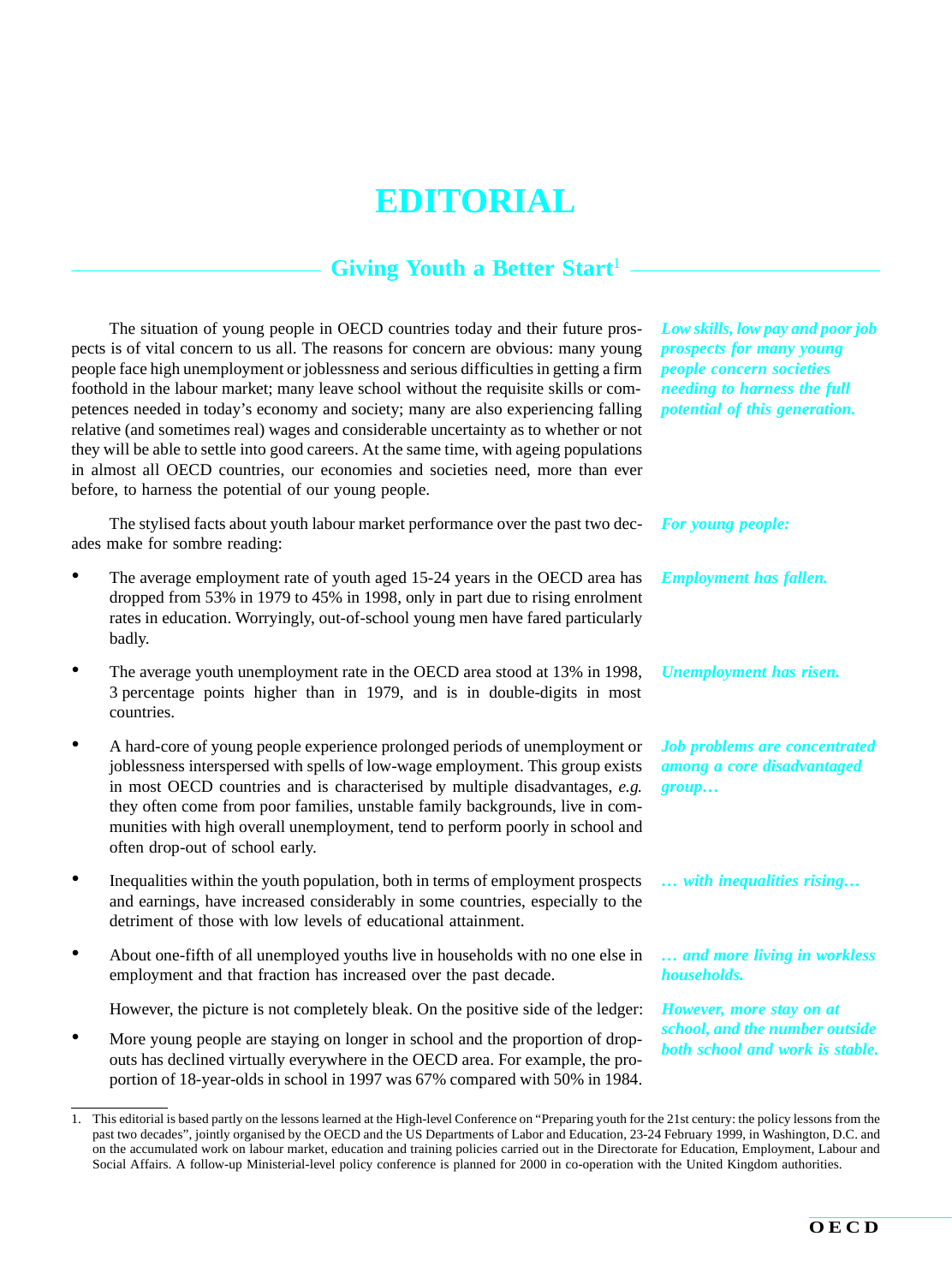*More jobs need to be created across the economy, but this editorial focuses on specific policies to help young people.*

- *To reduce upper secondary school non-completion.*
- *To improve employability, even among those who complete upper secondary schooling.*

*Early and sustained interventions, involving everyone dealing with at-risk young people, is needed.*

*One response is to reform schooling itself, creating new relationships between vocational and general studies…* • The percentage of youths neither in school nor in a job has at least remained relatively stable over the past two decades in the OECD area as a whole.

Targeted programmes, on their own, are not *the* answer to giving young people a better start in their careers. As long as overall unemployment remains high, it is unrealistic to expect significant improvement for young people as their employment and unemployment rates are highly responsive to the overall state of the labour market. Hence, there is a premium on designing and implementing policies which will lower overall unemployment on a durable basis. This is one of the main aims of the OECD *Jobs Strategy* which embraces a wide range of macroeconomic and structural policies. The latter include education, training, and targeted labour market programmes which aim to improve young people's prospects in general, and which help disadvantaged youth overcome serious labour market obstacles. The rest of this editorial concentrates on the lessons for the design and implementation of these policies.

#### **Key challenges for policy in the domain of education and training**

- *Preventing failure at school*: The minority of young people who fail to complete upper secondary education nowadays – roughly 25% – find themselves particularly penalised in the labour market in terms of both employment and earnings.
- *Ensuring that young people, including those who complete upper secondary, are employable, both when they first enter the labour market and over time*: completing upper secondary education is not always a sufficient condition for a stable entry into the labour market as many, perhaps up to 25%, as shown in results from the International Adult Literacy Survey, leave without the occupational qualifications or competences to compete in today's labour market.

The evidence suggests that, in order to overcome these two challenges, it is vital to intervene *as early as possible* in favour of at-risk youths including education and care prior to the start of compulsory schooling, and *to persist* with these interventions in order to give these young people the best chance to overcome their multiple disadvantages. However, early and sustained interventions must not only focus on the young people in question, but also must involve their families, communities, teachers and social workers. This is the only way to overcome the range of disadvantages they face.

One *policy response* to these challenges has been to attempt to make schooling diverse, flexible and attractive enough to meet the interests and aspirations of the widest possible range of young people. Various strategies have been adopted to this end:

- *The development and re-appraisal of the vocational stream* within the initial education system: a few examples are Australia, Canada, Spain and the United States.
- The broadening and strengthening of advanced general studies within the vocational stream, thus *further blurring the boundaries between vocational and general or "academic" education,* as in Norway and Sweden.
- The development of *double-qualifying pathways* which provide, in principle, qualifications for both work and tertiary education, offers the opportunity to increase the attractiveness of the vocational stream. In response to such a development, overall participation rates in vocational and technical education have risen in Austria, the Netherlands and Norway.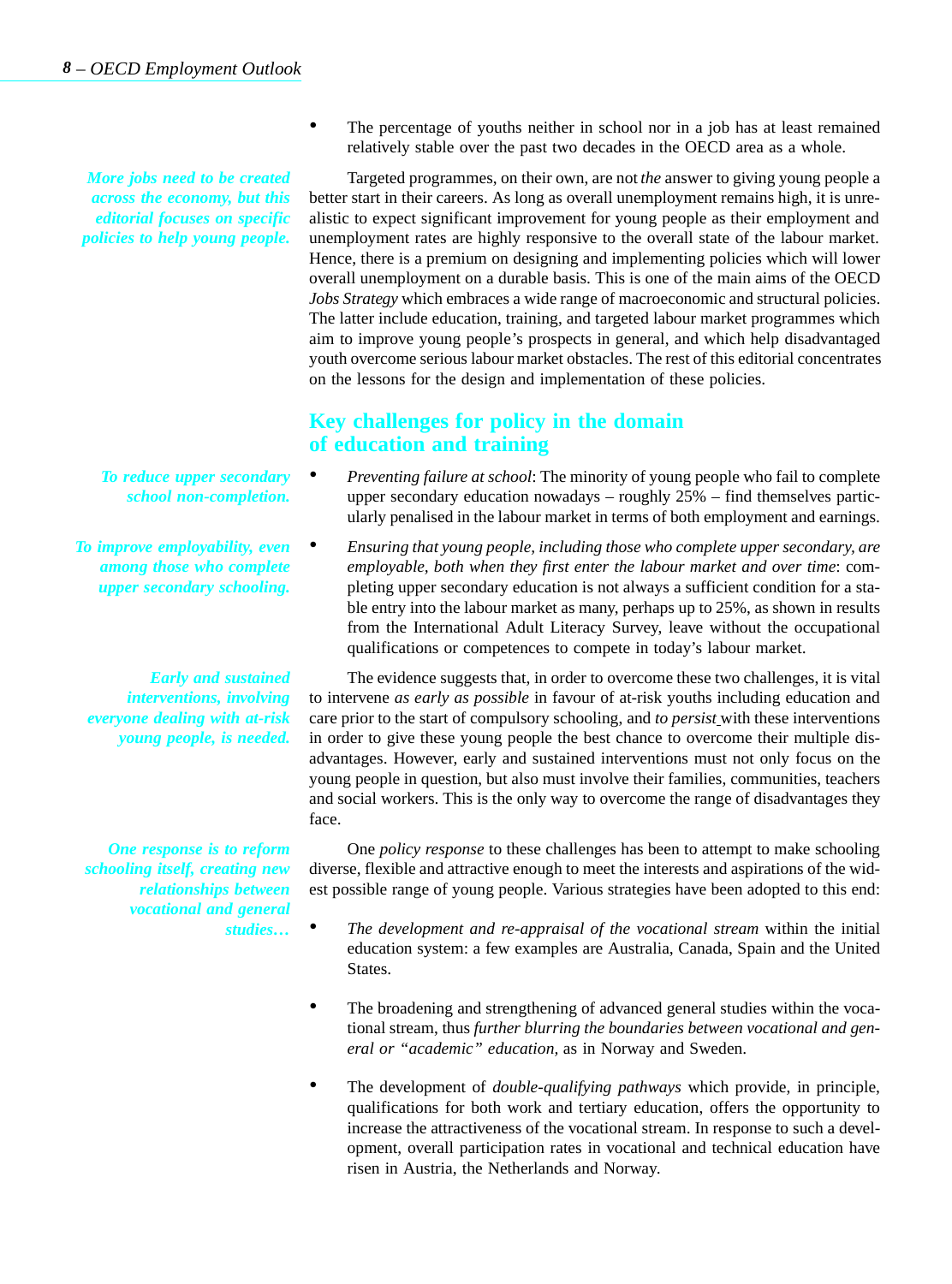Another *policy response* seeks to create better linkages between education and employment. This trend, which is underway in many countries, is partly in response to the empirical evidence which shows that the so-called "dual" or traditional apprenticeship systems in Austria, Denmark, Germany and Switzerland have been much more successful in integrating non-college-bound young people into stable employment and jobs, although these systems are also facing challenges and undergoing reforms.

This renewed interest in work-based learning is very welcome, but it is unrealistic to expect many countries to be able to emulate the wide range of specific conditions and institutions that have contributed to the success of the traditional apprenticeship countries. These include: a statutory framework for the definition of and the rights of apprentices; strong links with the educational system; a set of agreedupon standards of certification of skills which is externally assessed; joint administration of the system by governments, educational authorities, employer organisations and unions; and significant co-financing of the costs via public subsidies and apprentices being paid below the market rates for adult workers. Recognising this, countries attempting to emulate the success of apprenticeship countries have taken many routes:

- In countries with a less developed vocational education sector, emphasis has been placed on the development of *unified qualification frameworks*. Such a system of national standards helps employers to both inform training providers and prospective employees of their skill needs and evaluate the skill levels of applicants. It also helps to provide the informational and incentive structures needed to spur pupil achievement, encouraging higher educational aspirations and skill outputs.
- The introduction of *work-based learning* within schools. Many countries are trying to revive or develop their apprenticeship system. Some countries – Australia, Canada, the Netherlands, Norway, Sweden and the United States – have been attempting to reinforce the workplace component within secondary education. But participation in programmes that combine work-based learning with schoolbased education in Canada and the United States remains low.
- Whatever the type of links between work skills and the content of education, the *involvement of employers or employer organisations in the design of occupational qualifications* is very important in tailoring curricula and programmes to match current and emerging labour market needs. This is done either through advisory committees that assist educational authorities or through tripartite decision-making bodies with strong employer and trade union engagement, as in the apprenticeship countries.

The goals of these policies are both quantitative, *i.e.* to increase enrolment rates at secondary and tertiary levels, and qualitative, *i.e.* to provide young people with the basic skills and competences relevant to the world of work. The available evidence shows that countries that ensure broad pathways with multiple exit points and increase the range of opportunities for young people to cross from one pathway to another have managed to raise the attractiveness of vocational pathways, and thus to increase participation rates. This is a positive development, but more needs to be done to improve the parity of esteem between vocational and "academic" streams. However, the big unanswered question is: What, if any, will be the labour market impacts of these reforms? It will take some time before this question can be answered, but in the meantime it is important that policy reforms are carefully monitored and the requisite data for proper evaluations be gathered and analysed.

*… another is to strengthen linkages between learning and working…*

*… but the specific conditions of apprenticeship countries are hard to duplicate, so:*

*some countries use national skill standards and equivalent qualifications to lead change…*

*… others strengthen work-based learning for students…*

*… in all cases strong employer involvement is crucial.*

*In countries with wider options for young people, more are staying in education, but the quality and outcomes of their learning must be carefully monitored.*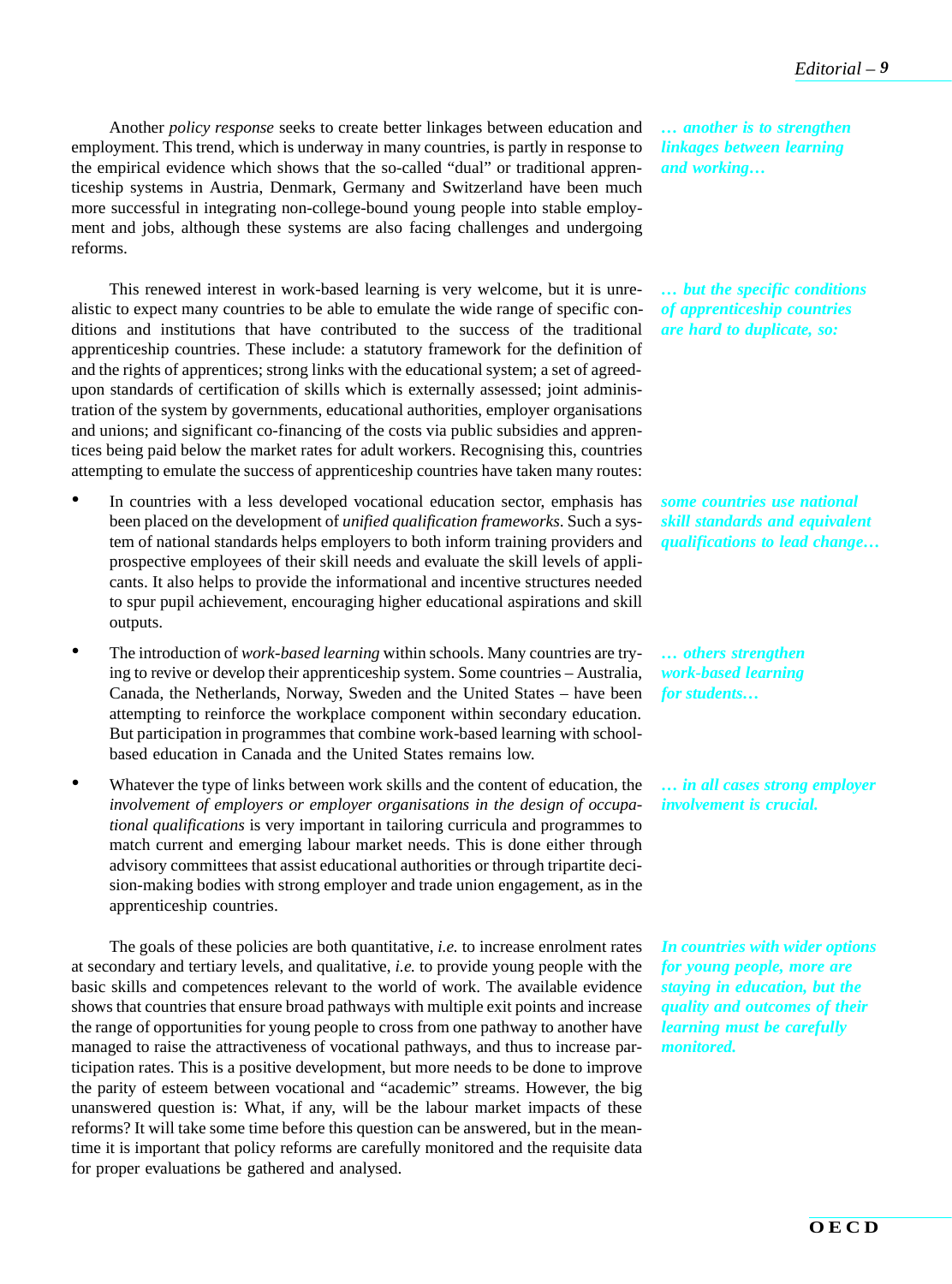*Labour market programmes to help disadvantaged young people into jobs have had limited success…*

> *… but are more likely to work if:*

*… they collaborate with local employers to improve the quality of the jobs…*

*… they ensure an appropriate mix and intensity of education and on-the-job learning…*

tive effects on their motivation. Programmes that understand the hiring practices of local employers, or to try actively to change these practices through, for example, establishing strong employer support for the programme, are likely to be particularly effective. • *An appropriate mix and intensity of education and work-based learning.* Programmes must contain an appropriate mix of academic (or remedial, or basic)

education, occupational skills, and work-based learning, in the best cases integrated with one another. These are complementary as they facilitate the development of the full range of competences required in employment. Furthermore, the intensity of both academic and vocational education must be appropriate to the jobs being targeted. Short-term job training lasting 12 weeks on average has, for example, usually been ineffective, and very short 3 to 4-week programmes cannot possibly do better. Short and non-intensive programmes for disadvantaged youths will almost invariably produce disappointing results.

*… they ensure that instruction is of high quality…* • *Pay close attention to what is being taught or learned.* Good programmes pay attention to the pedagogy of everything they teach, whether classroom-based or work-based. Poorly-taught basic skills, or occupational education, do not really help individuals master the competences they need for long-run independence. Only well prepared and inspired teachers and trainers will be adequate to the teaching challenges in such programmes, and the lack of attention to teacher training in many programmes is an indication that the quality of instruction is likely to be poor.

*… they provide ladders to further learning…* • *Provide opportunities for further education and training.* Effective programmes attempt to provide their students with pathways or "ladders" of further education opportunities, so they can continue their education and training when able. When short training programmes are entirely independent of further education possibilities, the possibilities of such ladders are destroyed.

### **Key challenges for active labour market policies targeted to disadvantaged youths**

Much optimism was expressed in the past that well-designed and targeted active labour market programmes (ALMPs) could do much to help at-risk youths. Today, we know how difficult it is to develop effective labour market policies for this group. Evaluations of past policies have been fairly discouraging in the sense that few remedial or employment-insertion programmes targeted at disadvantaged young people appear to have resulted in significant gains in employment or earnings after they have participated in the programmes.

But this disappointing record does not mean that we should give up on this front. First, some programmes have worked. Second, we are now beginning to know more about what does and what does not work, why and in what circumstances:

• *Close contact with the local labour market.* Effective programmes work closely with local employers, doing their utmost to target jobs with relatively high earnings, strong employment growth, and opportunities for individual advancement. Some job programmes do this by assessing the local job market carefully. Tying training to employment in large, stable firms – albeit, in some cases, in relatively low-level jobs – is another path. Programmes that fail to consider adequately the quality of those jobs for which they provide training are more likely to place youths in positions with few prospects for advancement, with inevitable nega-